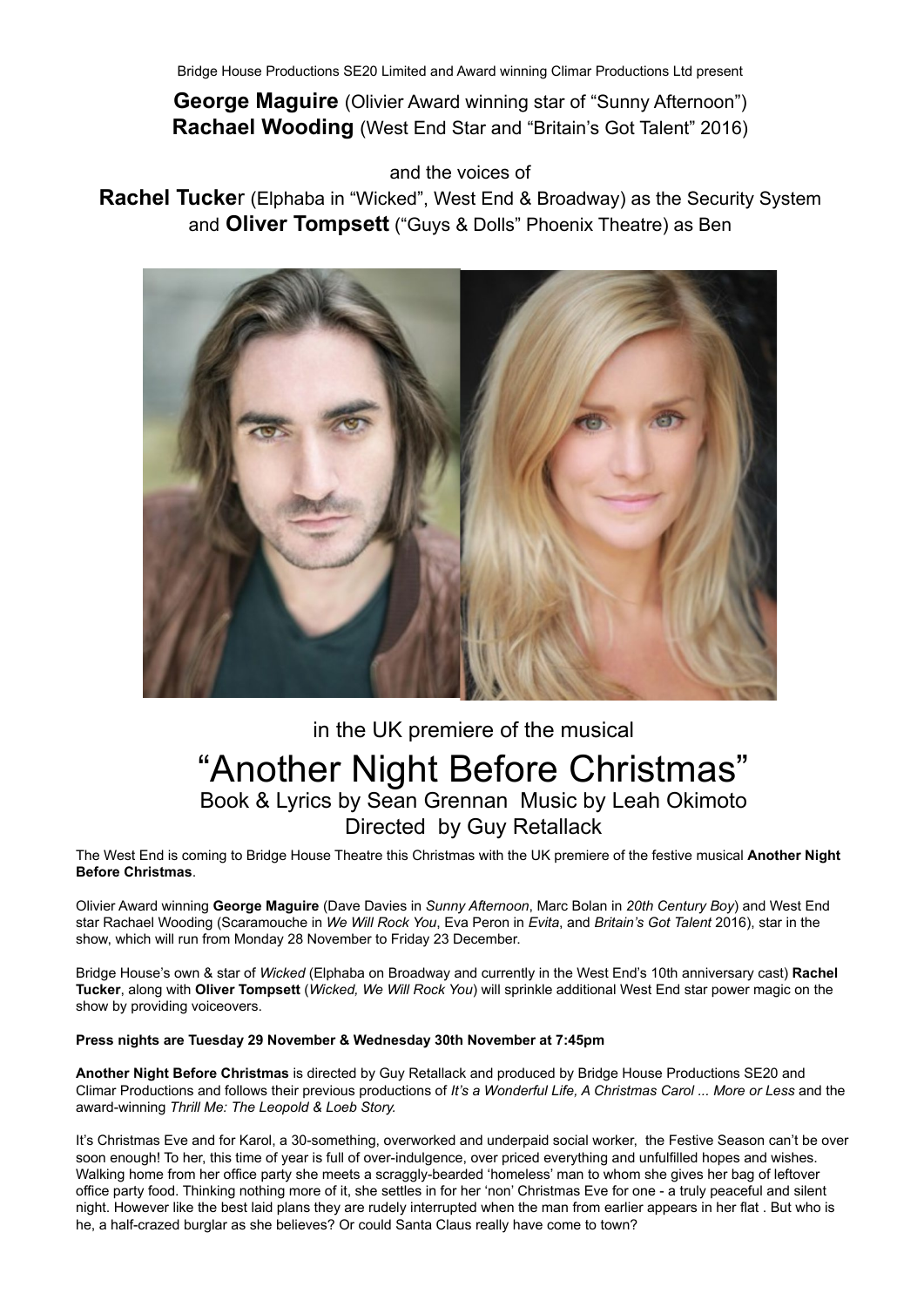#### **Sean Grennan** (Book and Lyrics)

An actor in America for many years, Sean began writing for the theatre as co-librettist (with his wife, Kathy Santen) for the musical *Phantom of the Country Palace* which debuted at the Marriott Theatre at Lincolnshire (MTI). His play *LUCK!* won an honorable mention from the National Writers Association's Playwrighting Festival and was produced in NYC by the Epic Theatre Company. Working as librettist and lyricist with composer Leah Okimoto, his work includes the musicals *Married Alive!, A Dog's Life,* and *Another Night Before Christmas*, all of which premiered at the American Heartland Theatre led by director Paul Hough. His comedies *Beer for Breakfast* and *As Long As We Both Shall Live* debuted at the American Heartland Theatre as well. His "dramadies" *Making God Laugh* and *The Tin Woman* first bowed at Peninsula Players Theatre. He is currently at work on three new shows, two TV pilots, and will soon be translating *The Tin Woman* into a musical. Combined, his plays and musicals have gone on to hundreds of productions around the world, including Canada, Russia, China, Latvia, Spain, England and the Middle East. Sean and Kathy live in New York City where they share office space with excellent dog, Hank. Kathy is currently appearing in Broadway's *Wicked* where she serendipitously shared the stage with Rachel Tucker. Sean is a proud member of Actors' Equity Association, SAG/AFTRA, and The Dramatists Guild

#### **Leah Okimoto** (Music)

Leah has written three musical comedies: *Married Alive!* (www.marriedalive.net), *A Dog's Life* (www.adogslifethemusical.net) and *Another Night Before Christmas* (www.anothernightbeforechristmas.com) with NYCbased bookwriter/lyricist, Sean Grennan. All three premiered at the American Heartland Theatre in Kansas City, MO and have seen over 50 productions in the USA and Canada, including at the Marriott Lincolnshire Theatre, Chanhassen Dinner Theatres, Barter Theatre, and Actors Playhouse. Her children's musical, *The Meanest Birthday Girl,* written with bookwriter/lyricist Lauren Marcus, was produced in 2014 at the New York Children's Musical Theatre Festival. In 2013, Leah founded Aaron's Presents (www.aaronspresents.org), a youth development grants program for children, and serves as its Executive Director. She currently lives on the campus of Phillips Academy in Andover, MA with her husband and two daughters..

#### **Guy Retallack** (Director)

Guy's credits include the award-winning *Thrill Me: The Leopold & Loeb Story* (Tristan Bates Theatre & Charing Cross Theatre), Other work: *It's a Wonderful Life* at Bridge House Theatre and UK Tour (Seabright Productions). *A Christmas Carol: More or Less* at Bridge House Theatre and upcoming Tour, *Worlds End* by Paul Sellar at Trafalgar Studios, *Liberty* by Glyn Maxwell at Shakespeare's Globe Theatre, *Secret Rapture* by David Hare at the Lyric Theatre for BKL, *Future Me* by Stephen Brown (Theatre503 & UK Tour), *The Lifeblood* by Glyn Maxwell (Wiltons Music Hall, Riverside Studios), *Faster* for Filter Theatre at the Lyric Hammersmith & subsequently at 59E59 Street Theater, New York, *Tommy* by Pete Townshend & The Who for BKL, and the Royal Academy of Music, *Emma* by Doon Mackican and Martin Miller and *Richard III* starring Eddie Marsan as Richard. Guy has taught at many leading drama schools, and is an acting coach. www.guyretallack.co.uk